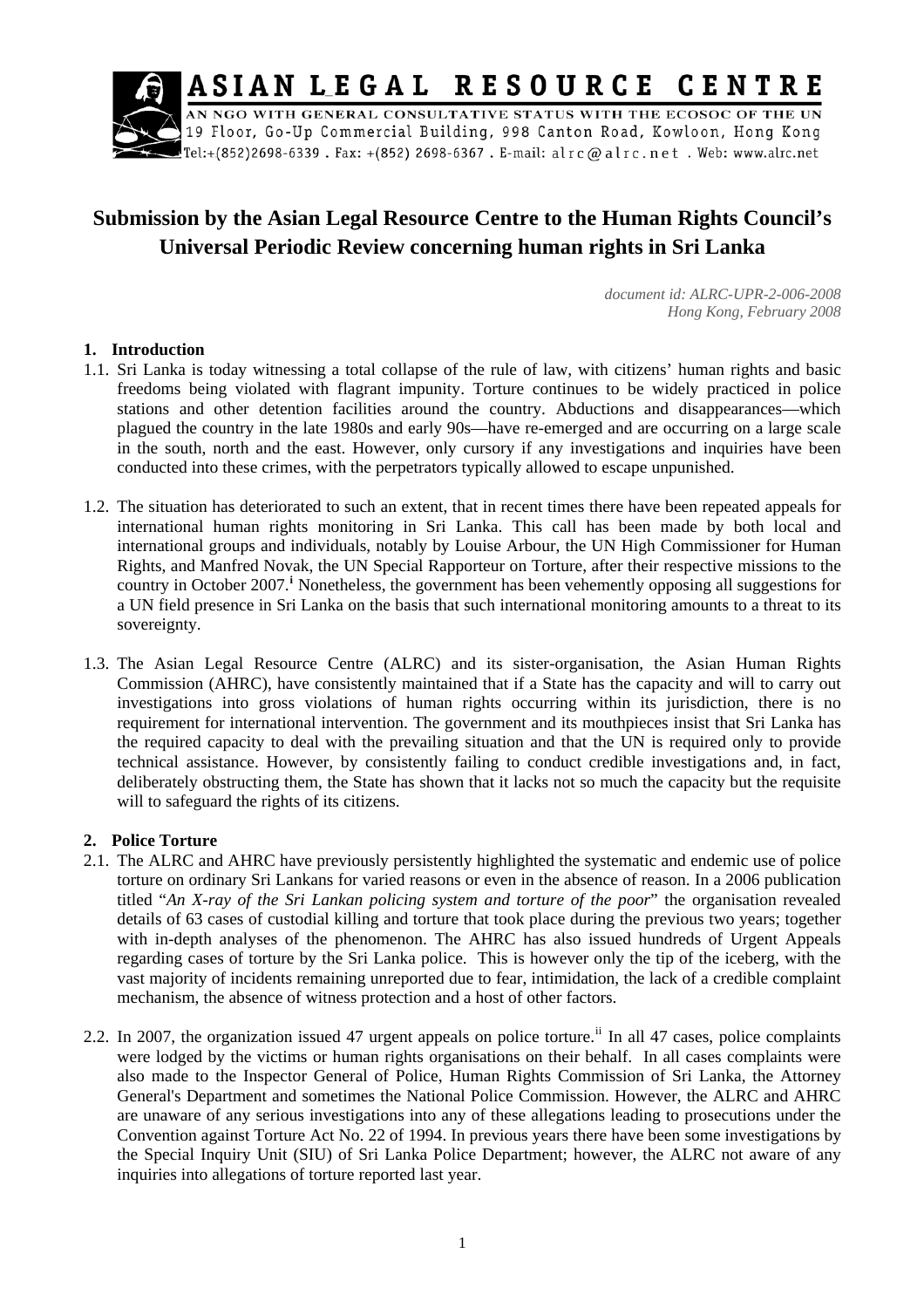- 2.3. As for the Human Rights Commission it has lost its credibility and cannot be considered as being a competent body capable of investigating and inquiring into these allegations. The National Police Commission is politicized and defunct, and the office of the Attorney General has simply become the spokesperson for the government, with many actors having made critical comments concerning its independence and integrity in recent times.<sup>[iii](#page-4-1)</sup>
- 2.4. Instead of taking remedial actions, the higher police officials have begun to appeal to the public to understand the situation and refrain from demoralizing their police officers through public criticism. The claim is that due to terrorism and the increase in organised crime, the duties of the police have become more arduous and consequently they are unable to observe the niceties of proper policing. The refusal of the police authorities to enforce discipline among its cadres and the dismal failure of the political authorities to ensure accountability remain the foremost reasons for the constant and continuing practice of torture as well as other forms of rights violations. 2007 saw a further degeneration in the police force.

## **3. Police Killings**

- 3.1. A recent phenomenon in Sri Lanka has been the increase in the number of killings in police custody by policemen who then claim self defence to justify the deaths. The frequency of such occurrences, the astonishing predictability of events leading to the deaths as well as the ready acceptance of the policemen's version of events without further inquiries by the police authorities, political hierarchy or the courts raises consternation. For instance, in October 2007 alone there were reports from Gampaha, Modara and Weligama where suspects had been arrested and later shot dead by the police, who claimed the killing was necessitated when the suspects either attacked the police or attempted to escape. In Wadduwa, the police claimed that while being taken in a boat on the Bolgoda Lake, a suspect jumped overboard and committed suicide, although no proper investigation has been launched into this.<sup>i</sup>
- 3.2. One case that received extensive publicity was the police killing of the two alleged suspects in the Delgoda family decimation case, in which five members including children were killed—claiming reasons of self defence. <sup>[v](#page-4-1)</sup> Subsequent to the incident however, villagers confided to human rights organisations that one suspect was beaten to death at the police station and the other was shot dead in some remote place, with both bodies being brought and dumped at the place of the alleged police shooting. The villagers also strongly believed that there were other suspects in the family massacre who were still at large.
- 3.3. In all these cases of death in police custody, the magistrates accepted the police version of events and entered verdicts of justifiable homicide. The magistrates have summarily decided on the cases without proper investigations having been conducted into the incidents and before the cases could be brought to trial at a high court. For all intents and purposes the cases have been closed and no inquiries into the causes of death will ever be conducted. Such increasingly frequent deaths indicate that the higher police authorities approve of such practices. The failure of the government and parliament to take any visible or effective action regarding this disturbing trend and to question the practice also suggests that there is direct or indirect political approval of such killings.
- 3.4. The former Inspector General of Police (IGP) publicly approved this practice; the present IGP has also spoken about stopping crime by 'hook or by crook'. Neither was taken to task by the government or parliament for their irresponsible statements. In countries such as Bangladesh and India where shootings by the police have come to the notice of the judiciary, the Supreme Court as well as other courts have evolved means to intervene and rigorously tested the police. In Sri Lanka there have been no such attempts and the practice goes on unchallenged.

#### **4. Disappearances**

4.1. Since early 2006, abductions and forced disappearances have become part of life in the south, north and the east of Sri Lanka, with more than 1000 people reportedly having been disappeared or later found dead during the first eight months of 2007 alone. Sri Lanka is undoubtedly amongst the world's worst violators in terms of disappearances at present. Among the victims are media personnel, members of the clergy, parliamentarians, businessmen, humanitarian workers and academics. A few victims have been released but only after allegedly paying large sums of money or being severely warned not to pursue their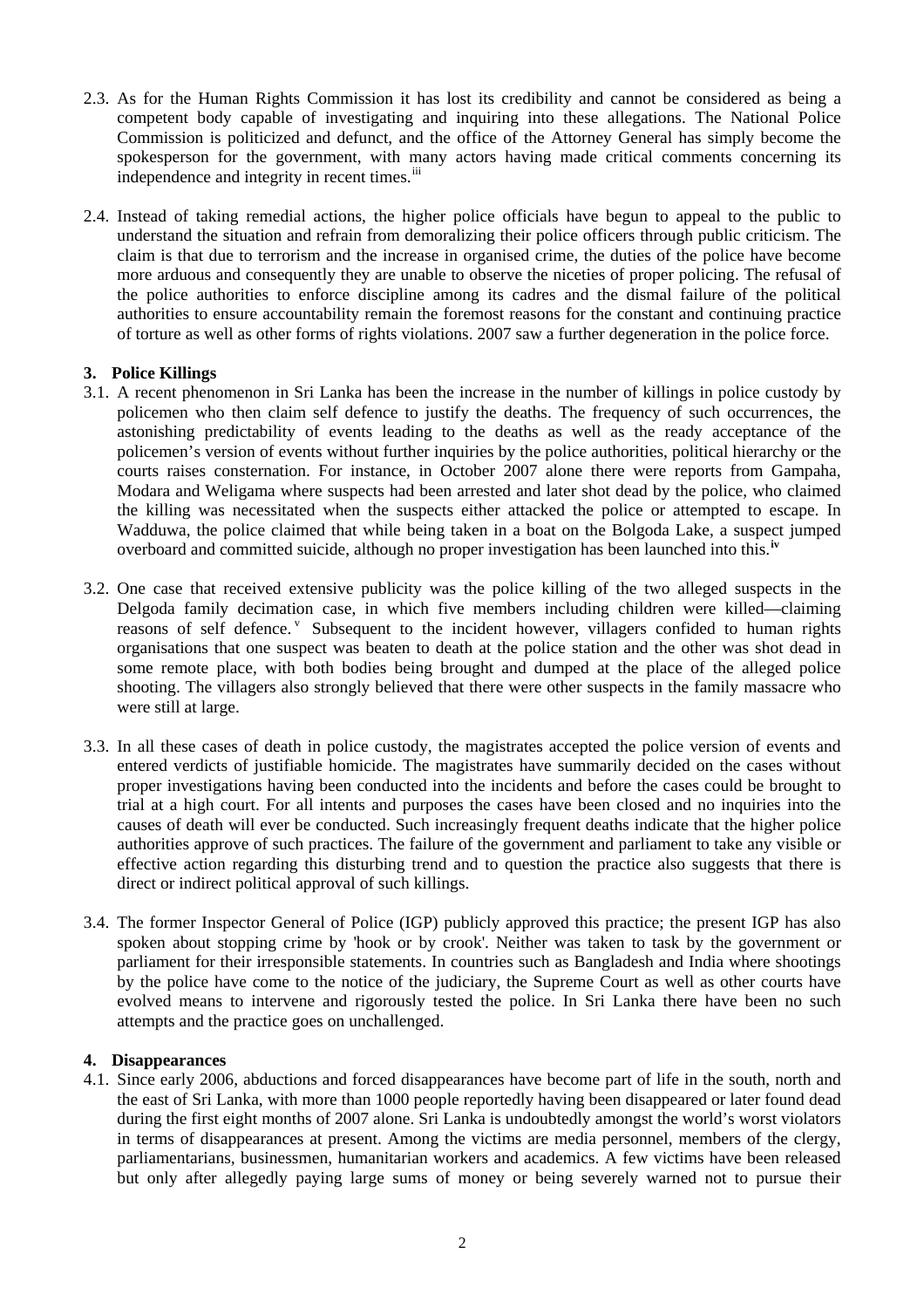activities or divulge information about their captors. The vast majority, however, have disappeared without a trace.

- 4.2. This is not the first time Sri Lanka has been plagued with mass disappearances. In 1971 and again in the late 1980s, large-scale disappearances have taken place. Between 1987 and 1991, an estimated 30,000 (official) to 60,000 (unofficial) people were forcibly disappeared, allegedly after being abducted or illegally taken into custody by members of the law enforcement agencies and the armed forces. However, with a few exceptions, hardly any investigations, inquiries or prosecutions have been conducted into these incidents. In all likelihood, a significant majority of perpetrators continue to serve in official capacities without having been made accountable in any way for their grave crimes.
- 4.3. It has been the position of the ALRC that such mass disappearances can occur only when there is explicit or implied approval by the regime in power. Such serious violations of the law can take place only with a guarantee to perpetrators that their crimes will not be investigated or prosecuted. It is now common knowledge that such an assurance was the cornerstone of the relationship between the political regime and the police and military during past atrocities. At present, there is an entrenched political and legal culture discouraging investigation and prosecution of disappearances and other gross abuses of human rights in the country.
- 4.4. The criminal justice system is only allowed to operate insofar as it does not impede or come into conflict with this unwritten agreement between those in power and the police and military. It is this agreement to prevent investigations that has created massive obstacles to the functioning of the local criminal investigation system—to such an extent that the system has become dysfunctional. Diligent officers of the Criminal Investigation Division (CID), who are motivated by their professional obligations and breach this agreement, have been severely penalized. It is believed that many persons' careers within the investigation field have suffered serious setbacks, either due to their lack of understanding of these rules or due to their defiance of these rules in the pursuit of the best traditions of their profession. Currently, investigations into cases where state agencies are involved are perceived as an act of great disloyalty to the police and the military.
- 4.5. Why have the political authorities in Sri Lanka created such a forbidden area relating to criminal investigations? It is understood that it is because the military, which has been used by various regimes for their own purposes, have acquired 'rights' to obstruct any attempt at such investigations. Serious investigations into disappearances are perceived by the political authorities as being potentially capable of causing an enormous rift between them and the military. The current political system, which was established under a new constitution in 1978, cannot survive if serious investigations into police and military conduct take place.

#### **5. Constitutional Crisis**

- 5.1. Another way to deter investigations and inquiries into the escalating number of abuses has been to undermine the legitimacy of key institutions established for the protection and promotion of human rights.
- 5.2. Over the decades, politicization of the public service has led to State institutions being replete with inefficiencies and corruption. In 2001, the  $17<sup>th</sup>$  Amendment to the Constitution was unanimously supported by all political parties for the purpose of depoliticizing the public sector. The law established or provided for seven independent commissions for vital public functions, including the National Police Commission (NPC) and the Human Rights Commission (HRC). It also provided for a ten-member Constitutional Council tasked with making suitable appointments to the commissions and other key positions.
- 5.3. When the term of the Constitutional Council expired and several vacancies arose in the commissions, the President failed to appoint the Council and on the basis that the minority parties were delaying in naming their nominee, went ahead with making political appointments to the commissions. This not only completely nullified the very purpose of the 17th Amendment—depoliticization of the public services but was also in blatant violation of the Constitution. When these appointments were challenged before the Supreme Court, the apex court invoked Article 35 of the Constitution and held that the courts were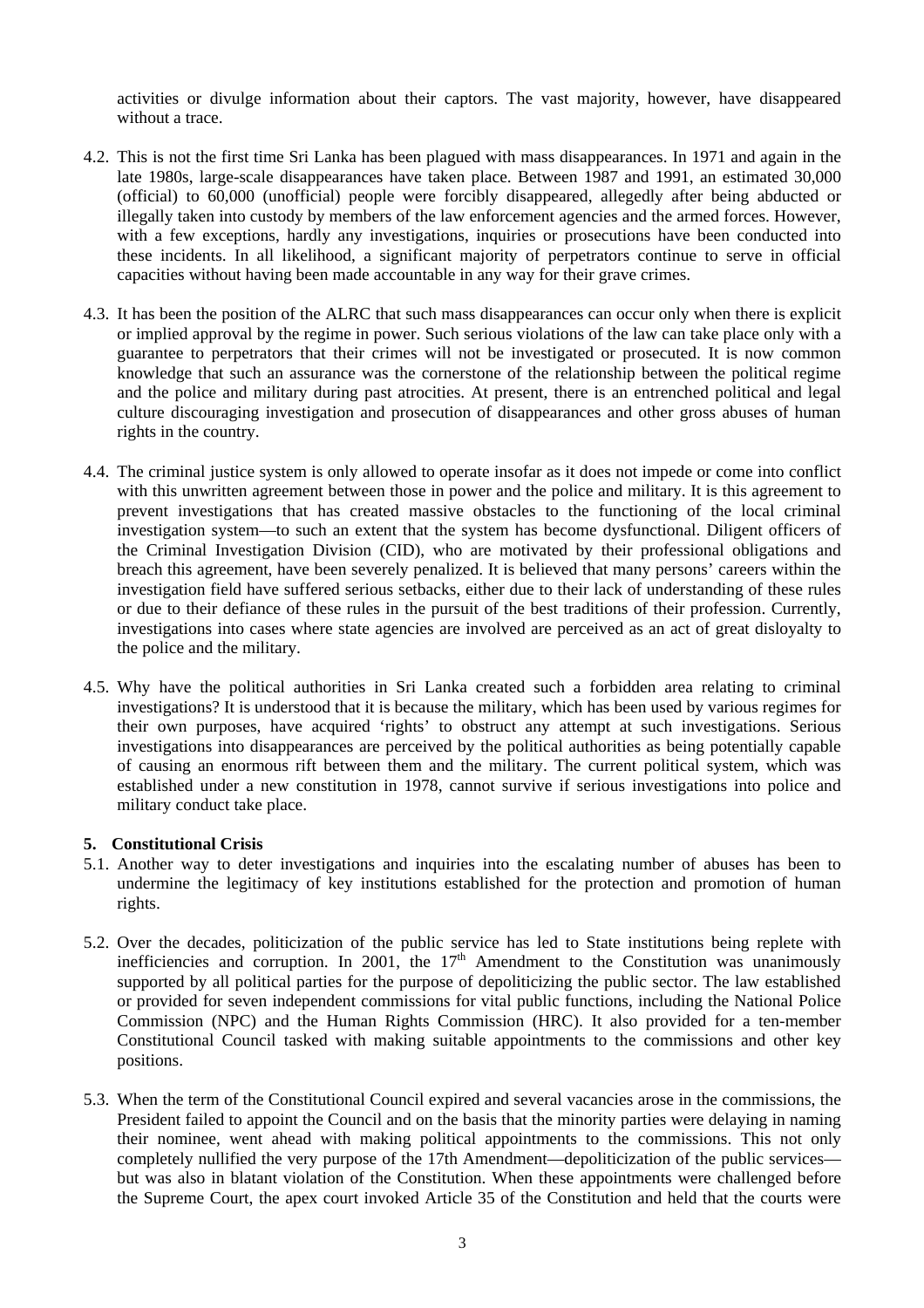powerless to question the acts of the President. Recently all minority parties finally agreed and submitted their nomination to the President. But the CC has still not been appointed.

5.4. Ever since its independence was compromised, the HRCSL has dismally failed to implement international norms and standards relating to the observance of human rights by the State. For instance, no sooner than political appointments to the HRCSL were made, it took a decision to abandon inquiries into around 2000 disappearances—reportedly to avoid the government having to pay compensation to the victims' families. It has also imposed an information blackout on its regional offices, notably its suboffice in Jaffna, making these offices' information unavailable to local and international organizations, which significantly impedes the understanding of the ongoing human rights situation in the affected areas, notably the north of the country. This blackout by the central office is nothing less than an attempt to cover up the gravity of the human rights situation

#### **6. Compromised Position of the Attorney General**

- 6.1. The Attorney General's Department is no longer perceived as an independent entity. For instance the international observer groups (IIGEP)<sup>[vi](#page-4-1)</sup> overseeing the Presidential Commission of Inquiry (CoI), which has been appointed to inquire into 16 cases of gross human rights violations, has issued three public statements raising serious concerns about the conduct of the premier prosecution body.<sup>[vii](#page-4-1)</sup>
- 6.2. In fact, the department's independence has been compromised for some time. When the disappearances of tens of thousands of persons and other forms of human rights violations were taking place during successive regimes, the Attorney General was a mere spectator; when controversial emergency regulations were enacted (and continue to be made) that include provisions contravening basic international human rights law, norms and standards, the department has not gone on record opposing them. Therefore, the department now lacks the moral credibility that is essential to the functioning of a public prosecutor's organisation.
- 6.3. For instance, as the premier prosecution agency the Attorney General's department (AG) is required to prosecute all cases on the basis of legal criterion. However, in recent times the position has drastically changed with political convenience becoming the most important factor in prosecutions. Regarding the 30,000 acknowledged disappearances in the south in the late 1980s, there have been no successful prosecutions into even the limited number of cases recommended to be prosecuted by the Commissions appointed to inquire into enforced disappearances.
- 6.4. The government seems firmly resolved not to intervene to limit the present crisis in the country, insisting instead that rights violations are inevitable when eliminating terrorism. This is the unfortunate approach that the Sri Lankan government has adopted on many occasions at various international fora. Formulating responses of denial has become amongst the main functions of officers of the AG's Department. When a professional agency committed to enforcing the rule of law engages in such exercises of falsification, it adversely affects the very nature of the institution itself.
- 6.5. Sri Lankans are currently faced with an onslaught of rights abuses and have been rendered helpless. When they attempt to evoke provisions available in the local law detailing procedures for recording complaints, criminal investigations and prosecution, they encounter a brick wall of denial, inefficiency and inaction. After exhausting all means to find legal redress locally they begin—through the intervention of concerned human rights organisations and individuals—to take their grievances to the UN human rights agencies. However the Supreme Court judgement in the Singarasa case <sup>[viii](#page-4-1)</sup> has denied the people one of the last vestiges of hope; that is taking individual complaints to before the UN-Human Rights Committee. The apex court concluded that Sri Lanka's accession to the ICCPR Optional Protocol was inconsistent with the country's constitution and therefore individuals cannot seek to vindicate and enforce rights through the UN-HRC.
- 6.6. The placing of citizens in this helpless situation without a remedy, locally or internationally, is being portrayed as a matter of sovereignty. To portray international human rights monitoring as interference in sovereignty completely belies the fact that the sovereignty of the people has already been lost through violence, intimidation and collapse of the rule of law—something that has been lost on the government.